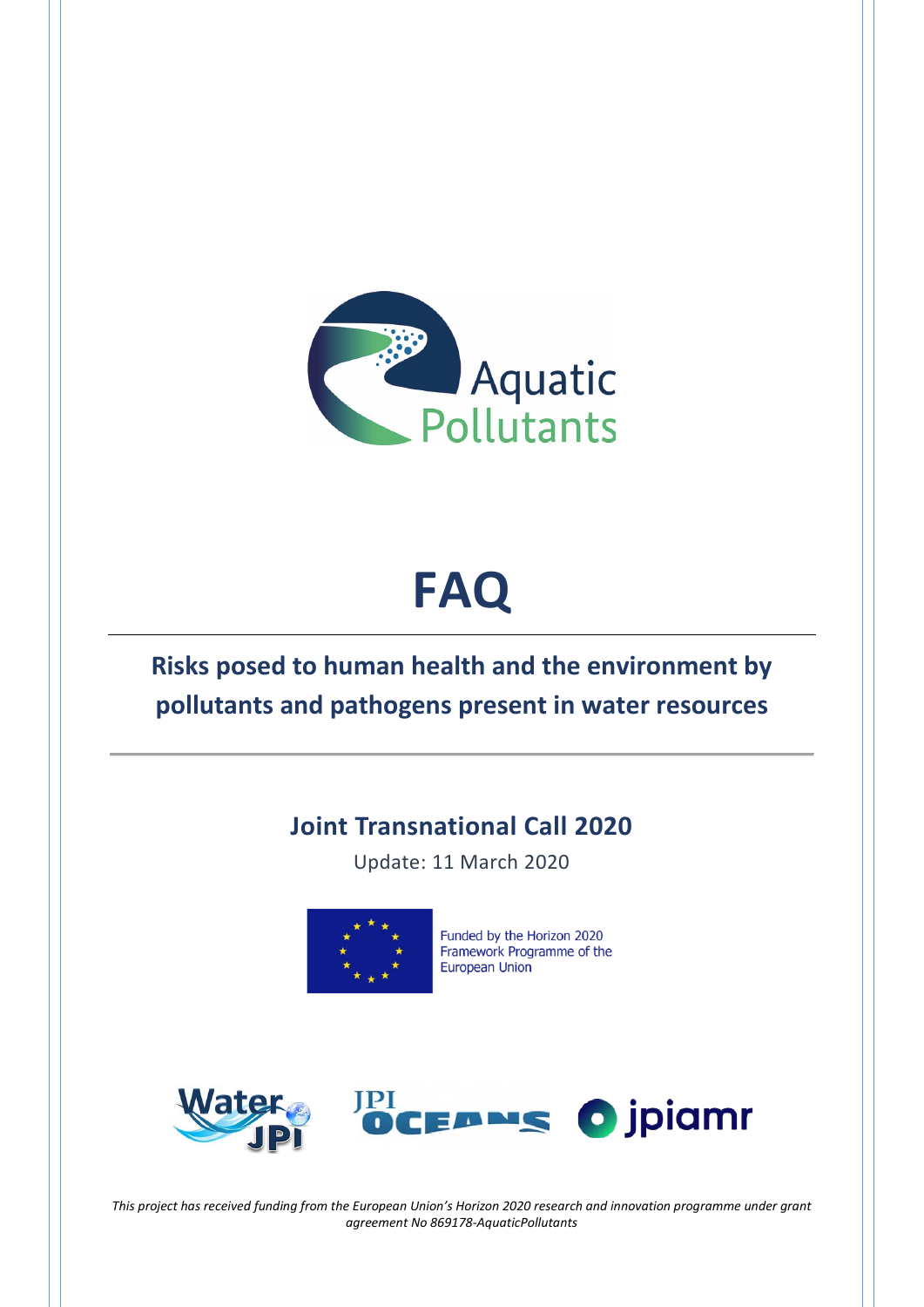This is a collection of the frequently asked questions (FAQ) about this call. It includes questions that have been posed in connection to and during our webinar. Please note that the call text is available at the call page that is the guiding document for your proposal. This FAQ only includes short answers related to specific questions. If you cannot find the answers you need amongst these questions or from reading the call text, please contact the AquaticPollutants Call Secretariat or your National Contact Point.

# **Contents**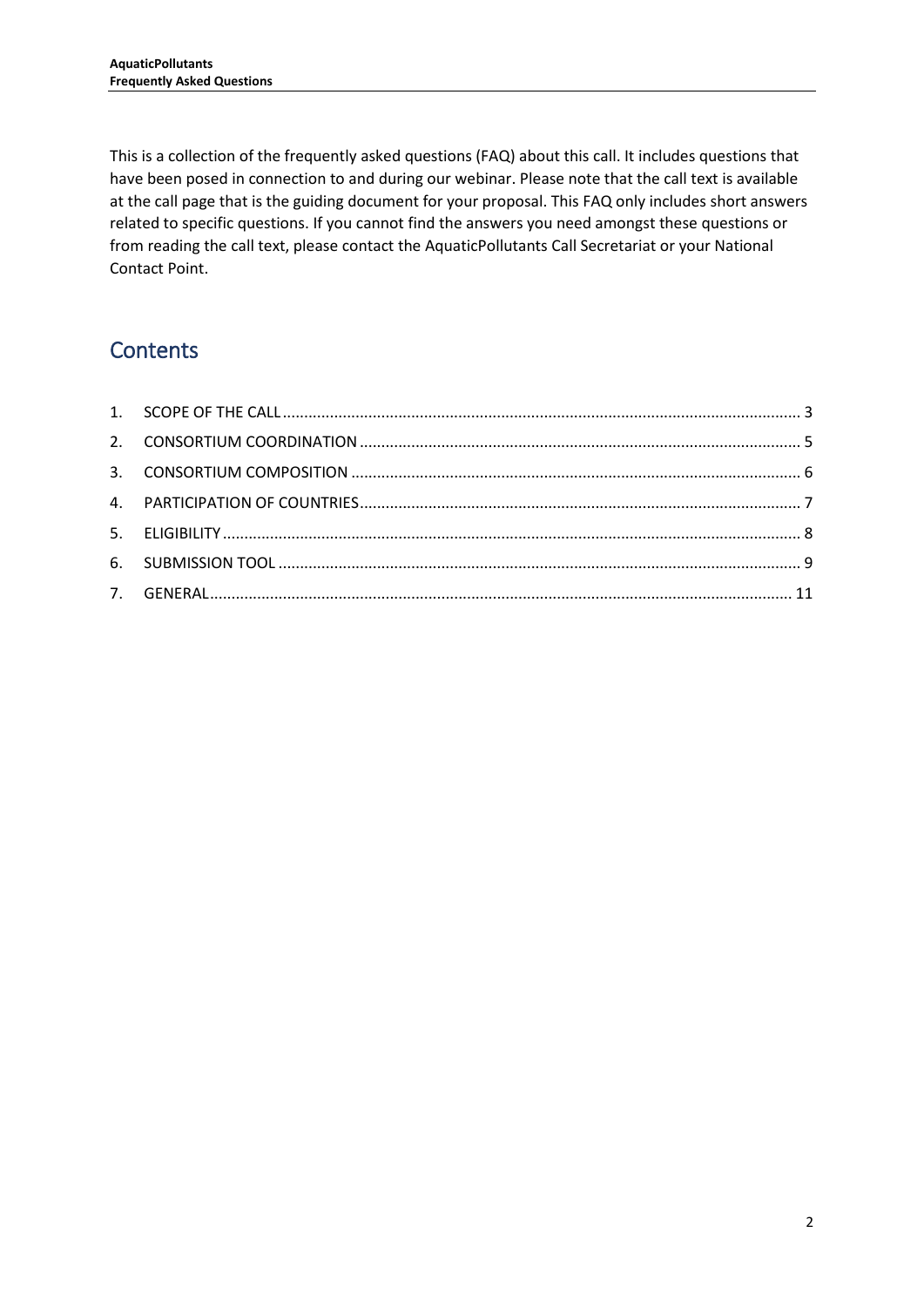# <span id="page-2-0"></span>**1. SCOPE OF THE CALL**

#### **Q: What exactly is meant by CEC. Is there a list of pollutants?**

A: There is no official list of CECs. We would recommend to read the call documents, the documents published by the Water JPI on CECs, and from your expertise interpret which CECs are of particular relevance for the call.

**Definition by the Water JPI Knowledge Hub of Contaminants of emerging concern (CECs)**  Contaminants of emerging concern (CECs) is a designation that can be attributed to compounds that may have been present in the aquatic environment in the past but which only recently have raised concern about their ecological or human health impacts. Although CECs refers most commonly to chemicals, the broad perception herein presented applies also to microorganisms, such as antibiotic resistant bacteria and their antibiotic resistance genes, or particles, such as nanoparticles or microplastics. (**Microplastics are not included in the 2020 Joint Transnational Call**)

**Water JPI KHCEC stakeholder brief** [http://www.waterjpi.eu/implementation/thematic](http://www.waterjpi.eu/implementation/thematic-activities/water-jpi-knowledge-hub-1/jpi-khcec_january_2020_stakeholderbrief.pdf)[activities/water-jpi-knowledge-hub-1/jpi-khcec\\_january\\_2020\\_stakeholderbrief.pdf](http://www.waterjpi.eu/implementation/thematic-activities/water-jpi-knowledge-hub-1/jpi-khcec_january_2020_stakeholderbrief.pdf)

**Water JPI KHCEC infographics** - [http://www.waterjpi.eu/implementation/thematic-activities/water](http://www.waterjpi.eu/implementation/thematic-activities/water-jpi-knowledge-hub-1/water-jpi-knowledge-hub-on-contaminants-of-emerging-concern)[jpi-knowledge-hub-1/water-jpi-knowledge-hub-on-contaminants-of-emerging-concern](http://www.waterjpi.eu/implementation/thematic-activities/water-jpi-knowledge-hub-1/water-jpi-knowledge-hub-on-contaminants-of-emerging-concern)

#### **Q: Are phosphorus emissions part of the definition of "contaminants of emerging concern"?**

A: Phosphorus; nitrogen and carbon (in the "classic" sense of COD / BOD / TOC / DOC / SAK), heavy metals, pesticides etc. are definitely not meant.

#### **Q: Does the call allow for project proposals to include harmful algal blooms or cyanotoxins as well or is it more focused on microbial pathogens?**

A: We don't see the "algal bloom" in the context of the AquaticPollutants call, also if it is a very actual matter. It is more a consequence of climate change and eutrophication, and not a reason of new pollutants and pathogens.

The AquaticPollutants call focuses on contaminants and microorganisms which sources are primarily of anthropogenic origin and which just recently have raised concern about their impacts. Thus, although cyanotoxins and other metabolites of harmful algal blooms undoubtly impact ecosystem and human health, these are rather not classified as CECs as defined in the glossary of the call Announcement.

Pathogens of interest in this call are rather the "classical" pathogens, which would not include aquatic cyanobacteria or other picophytoplankton.

**Q: Is it planned to work on all topics within a large consortium, e.g. both antimicrobial resistance and chemical micropollution together or is it possible to commission projects on one of these topics in e.g. smaller consortia?**

A: It is not compulsory that proposals include all topics on CECs, Pathogens and AMR.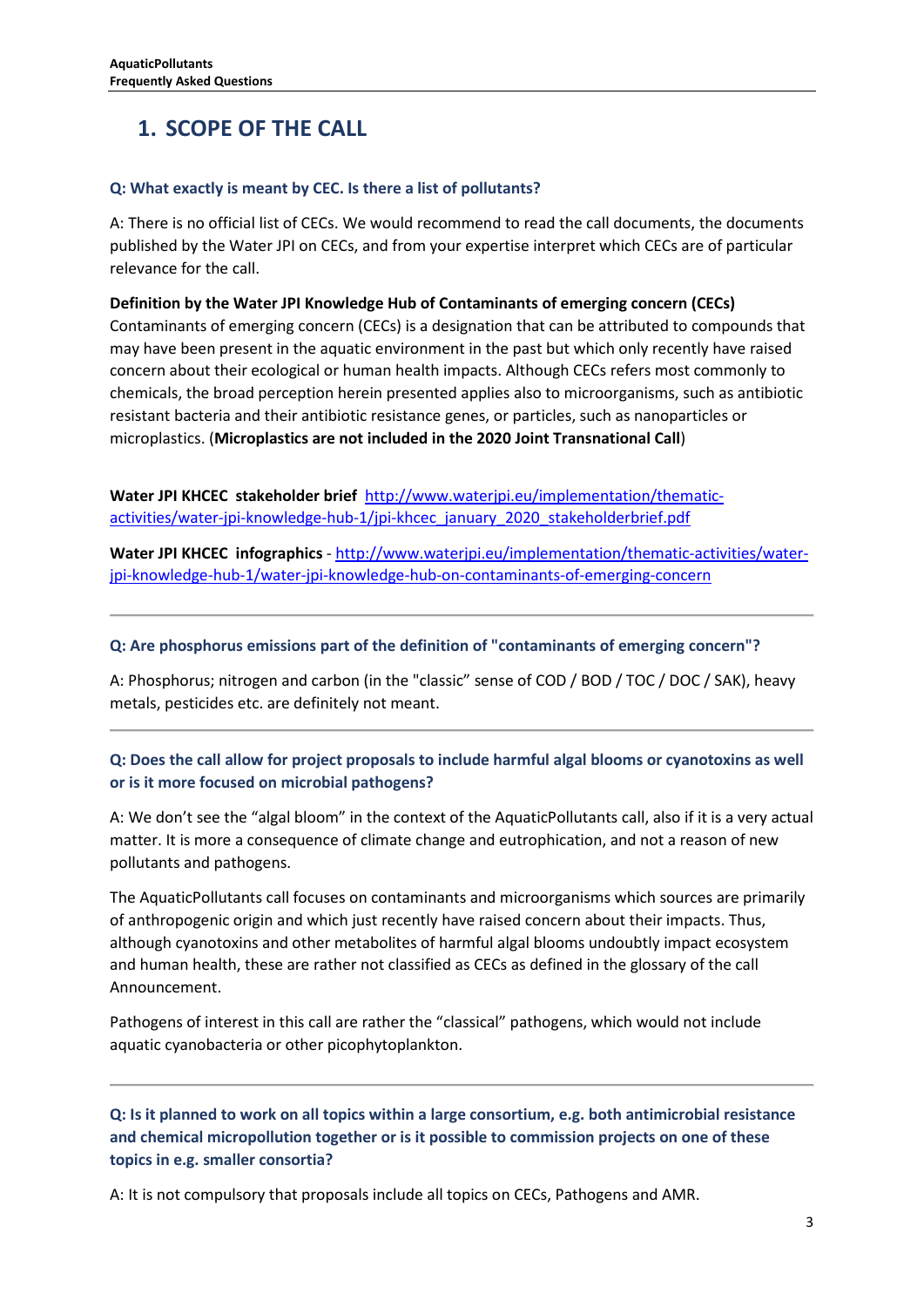#### **Q: Is it recommended to have wide objectives or to have a more focused approach?**

A: There is no recommendation about that in the Call Announcement. The only requirement is, that "Proposals must address one main theme but may also include several themes described in section 2.2. Proposals must address at least one of the entire sub-themes, however applicants are encouraged to integrate more than one sub-theme in their proposals.

#### **Q: Does the proposals be relevant to all three JPIs?**

A: As this Call is a joint initiative of the three JPIs on Water, Oceans and AMR, proposals are encouraged to deliver outcomes relevant to the three JPIs on Water, Oceans and Antimicrobial Resistance (AMR).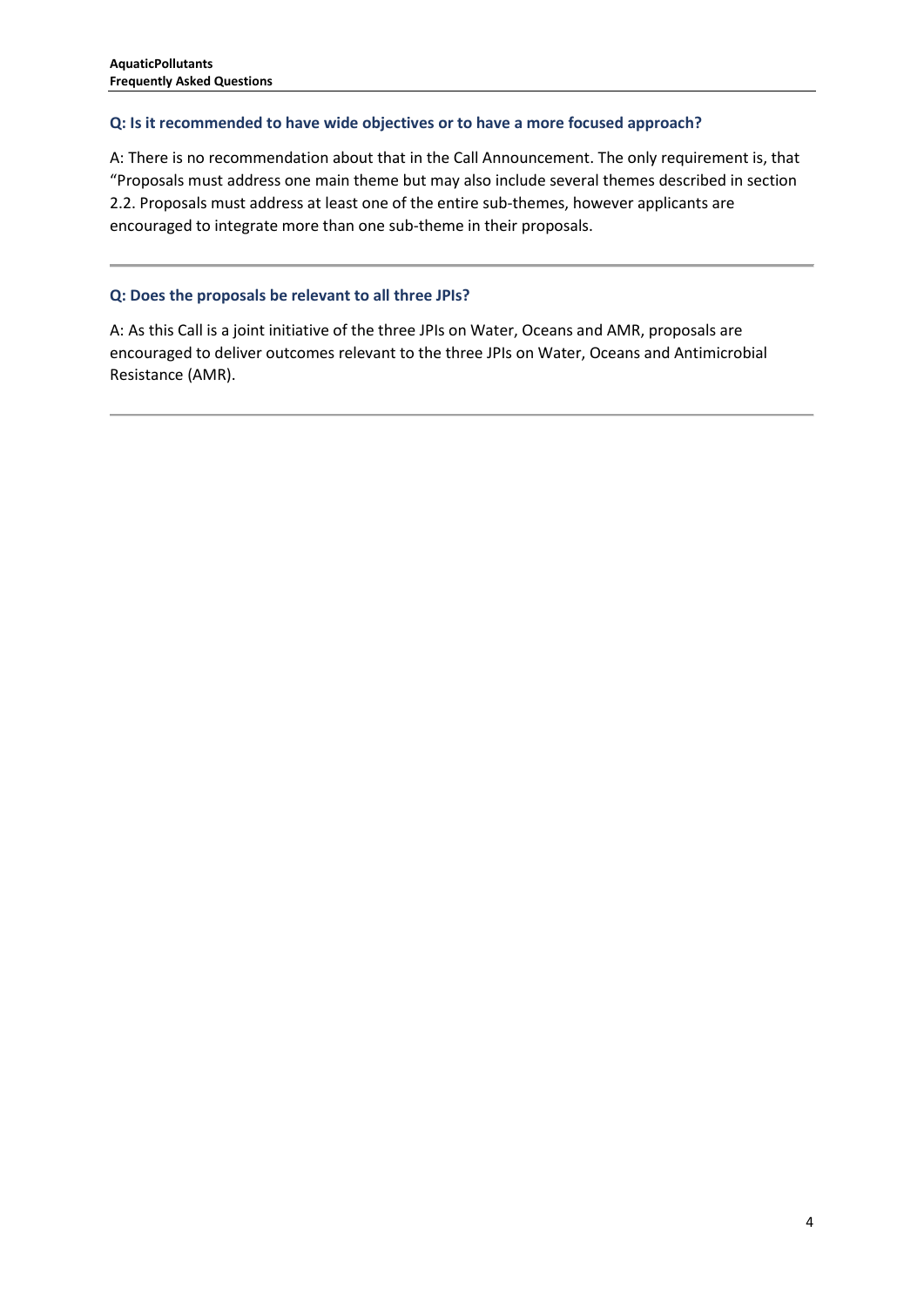# <span id="page-4-0"></span>**2. CONSORTIUM COORDINATION**

#### **Q: Is it possible to have two partners as co-coordinators of the projects?**

A: There just can be one coordinator/one coordinating institution in the consortium - "one of the entities must act as consortium coordinator who has the responsibility for submitting the proposal" (see General eligibility criteria).

#### **Q: Which countries are excluded from being coordinators?**

A: The Consortium Coordinator must be eligible to be funded by one of the EU member States or H2020 Associated countries (listed in Table 1 in grey). This means Brasil, Greece, Latvia, African countries funded by Sida, South Africa and Taiwan are excluded from being coordinators.

**Q: Our research unit already has a WATER JPI project which is coordinated by our professor. Is there any issue if we coordinate a second project?**

A: There is no problem with several projects coordinated of different calls.

**Q: Is it possible that two independent research groups of the University can participate in AquaticPollutants 2020 call, one proposal as a coordinator and the other as a partner.**

A: The general eligibility criteria refers to the Consortium coordinator as a person. He/she cannot participate in any other proposal neither as a Consortium Coordinator nor as a partner. That means, it is possible, if the coordinator is a different principle investigator as the one in the partner proposal.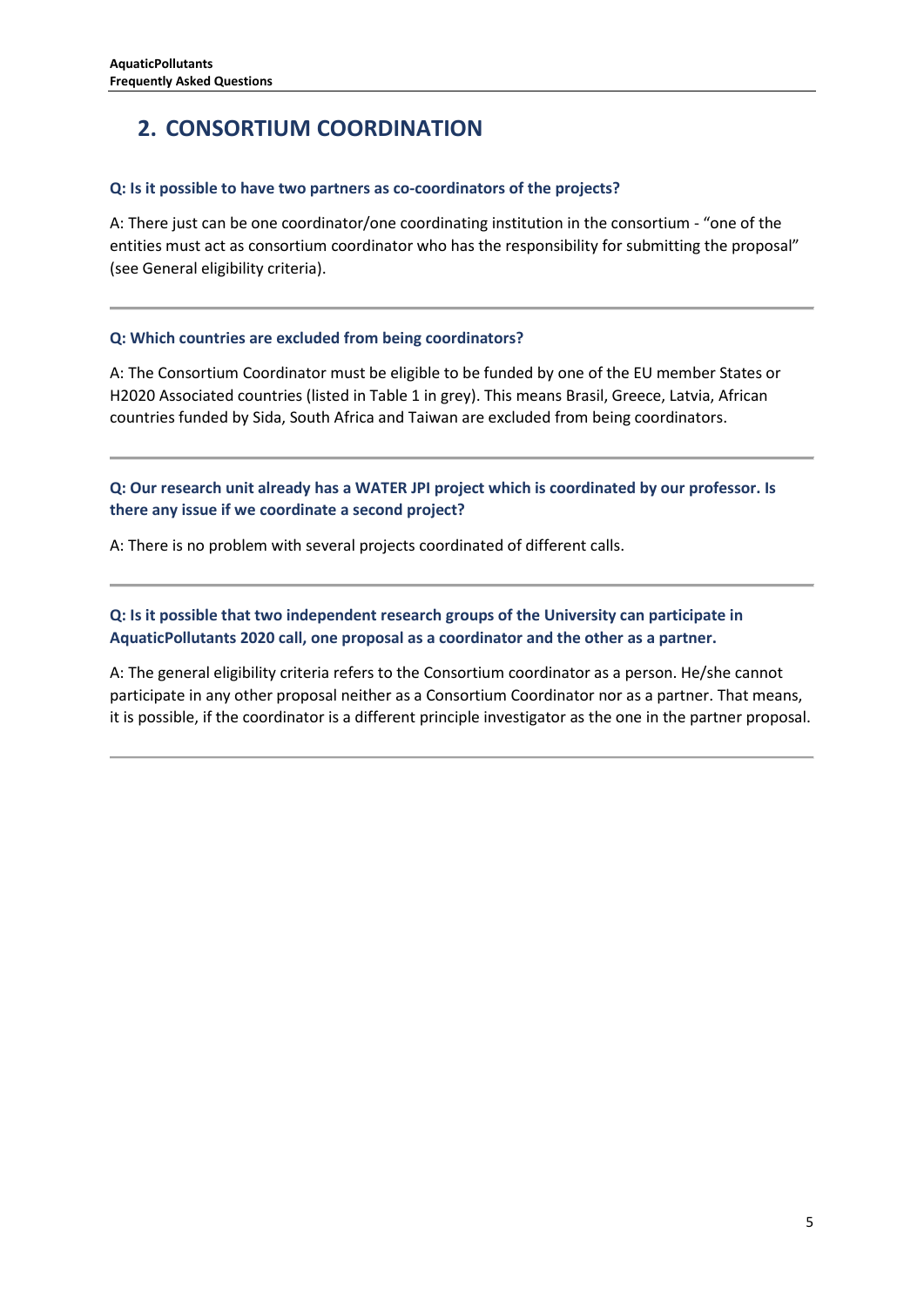## <span id="page-5-0"></span>**3. CONSORTIUM COMPOSITION**

#### **Q: How many partners is the maximum or preferred? Which is the maximum number of partners coming from the same country?**

A: There is the upper limit of **8 eligible project partners** per consortium (including self funded partners). The maximum number of partners from the same country/FPO within the consortium must comply with national/regional regulations.

**Q: Is a partner defined as an institution, person or country? I do not want to exceed the 8 partner rule.** 

A: There is the upper limit of **8 eligible project partners** per consortium (including self funded partners). A partner within one consortium is defined as an institution – that means 8 institutions can be involved in the project (included self-funded project partner).

#### **Q: Is it mandatory for a partner to be in the industry? Or can partnerships be formed only with universities?**

A: It is encouraged but not compulsory to involve stakeholders (i.e. small and medium enterprises (SMEs), industries, authorities, public administrations, associations, as well as civil society organisations) as partners or associated partners. The modalities of participation of stakeholders are defined in the national regulations.

Q**: I would like to involve stakeholders in our project but adding them as partners would increase the partners considerably and would put them above the national and project rules. If I add them as associated partners are they included in the final number of partners of the consortium?**

A: Stakeholders can be added as partners or associated partners. If added as associated partner they don't belong formally to the project consortium. Therefore they won't be included in the total number of project partners. In contrast, a self-funded project partner has the same rights as a project partner and will be included in the total number of project partners (Please see glossary description).

**Q: In case of collaboration with WWTPs, industries and water agencies, for example for data sharing and access to the structures for taking samples, I suppose these entities are not considered as self funded partners, is that right? As they are simple collaborators. We need a letter of intent from these entities to justify collaboration in this first submission phase?**

A: Yes, if the partner is not taking over tasks in the consortium and you are just sharing data with this partner (WWTP or industries), this partner count as "associated partner". They are not funded by any funding agency and are not part of the consortium. You can upload a letter of intent (please see page 11 of the "guideline of pre-proposal submission")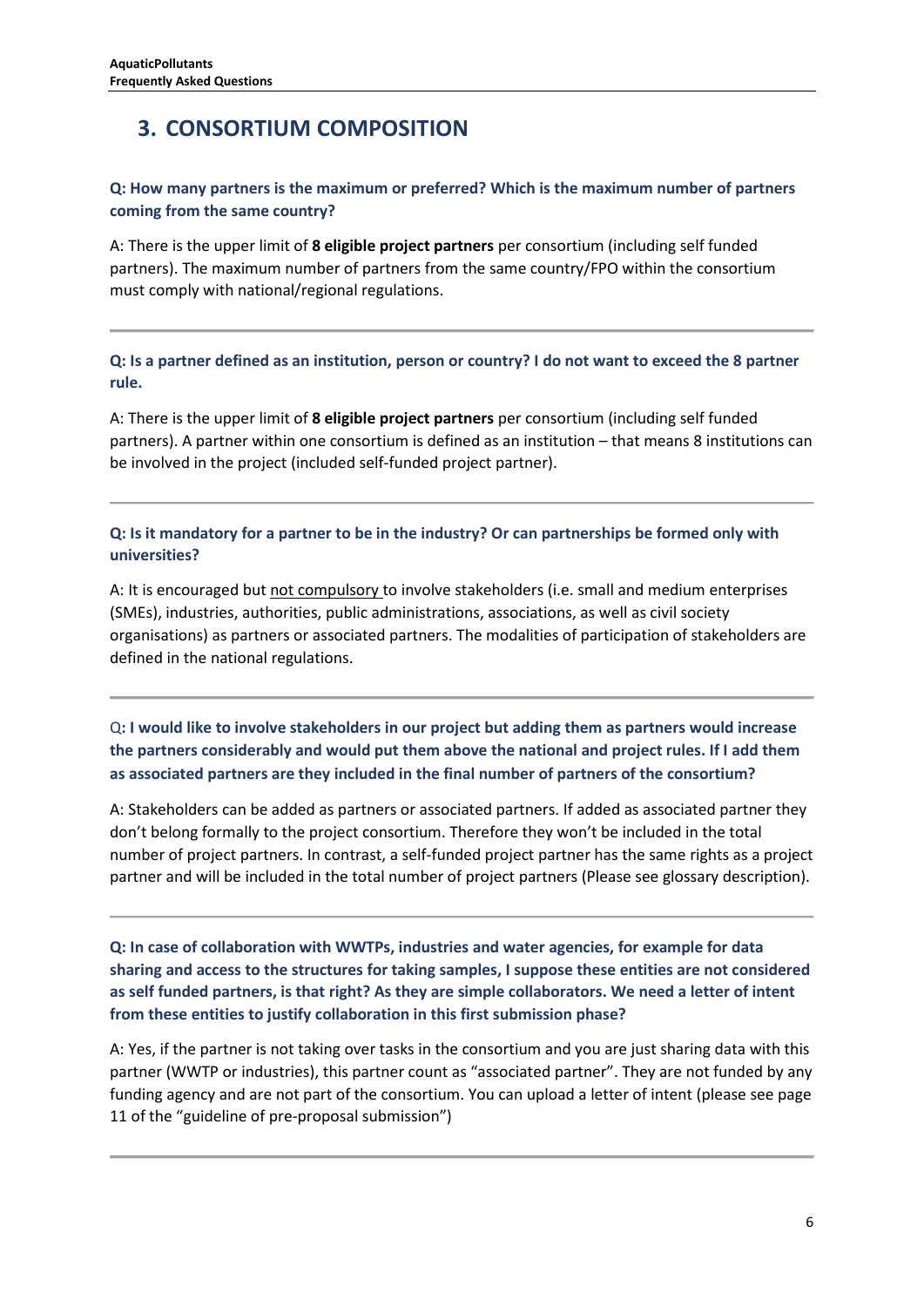# <span id="page-6-0"></span>**4. PARTICIPATION OF COUNTRIES**

#### **Q: Can you confirm that institutions from the UK are not eligible to apply? If this is the case I'm surprised that Scotland is eligible since they are part of the UK.**

A: As the funding agency Scottish Enterprise (SCOTENT) participates in the call, "only universities and companies in the Scottish Enterprise area are eligible (those in the Highlands and Islands area are not eligible)." Please see the national regulations for more information or contact Karen Fraser directly (NCP for SCOTENT).

**Q: How do the JPIs define low- and middle income countries or can you send me a list of these countries?**

A: In the Call are several countries involved (please see Table 1 in the Call Announcement), which count as "low and middle income countries". Especially the African countries funded by Sida (Swedish International Development Cooperation Agency) are meant by low and middle income countries.

Researchers from the following African countries will be funded by Sida (Swedish International Development Cooperation Agency): *Benin, Burkina Faso, Burundi, Central African Republic, Chad, Comoros, Congo (Dem. Rep.), Eritrea, Ethiopia, The Gambia, Guinea, Guinea-Bissau, Kenya, Liberia, Madagascar, Malawi, Mali, Mozambique, Niger, Rwanda, Senegal, Sierra Leone, Somalia, South Sudan, Sudan, Tanzania, Togo, Uganda, Zambia, Zimbabwe.*

Please see the national regulation of Sida for more information.

#### **Q: Is it possible to involve partners from countries non-participating in the Call?**

A: Yes, following one of these 2 options:

1) As self-funded project partner

Project partners who are not eligible for funding may participate at their own expense or if they have their own separate source of funding. The applicants have to prove (letter of intent/commitment) the willingness to self-fund their own activities or the willingness of other partners to fund their own activities. They have to follow the rules given in this Call Announcement and be part of the consortium agreement.

2) As associated partner:

All institutions who do not apply for or are not eligible for funding from FPOs, may join an application if they see an added value joining the project. They can participate in a project as associated partners, but have to pay for their own participation and receive no financial support from the funding organizations involved. Associated Partner don't belong formally to the project consortium.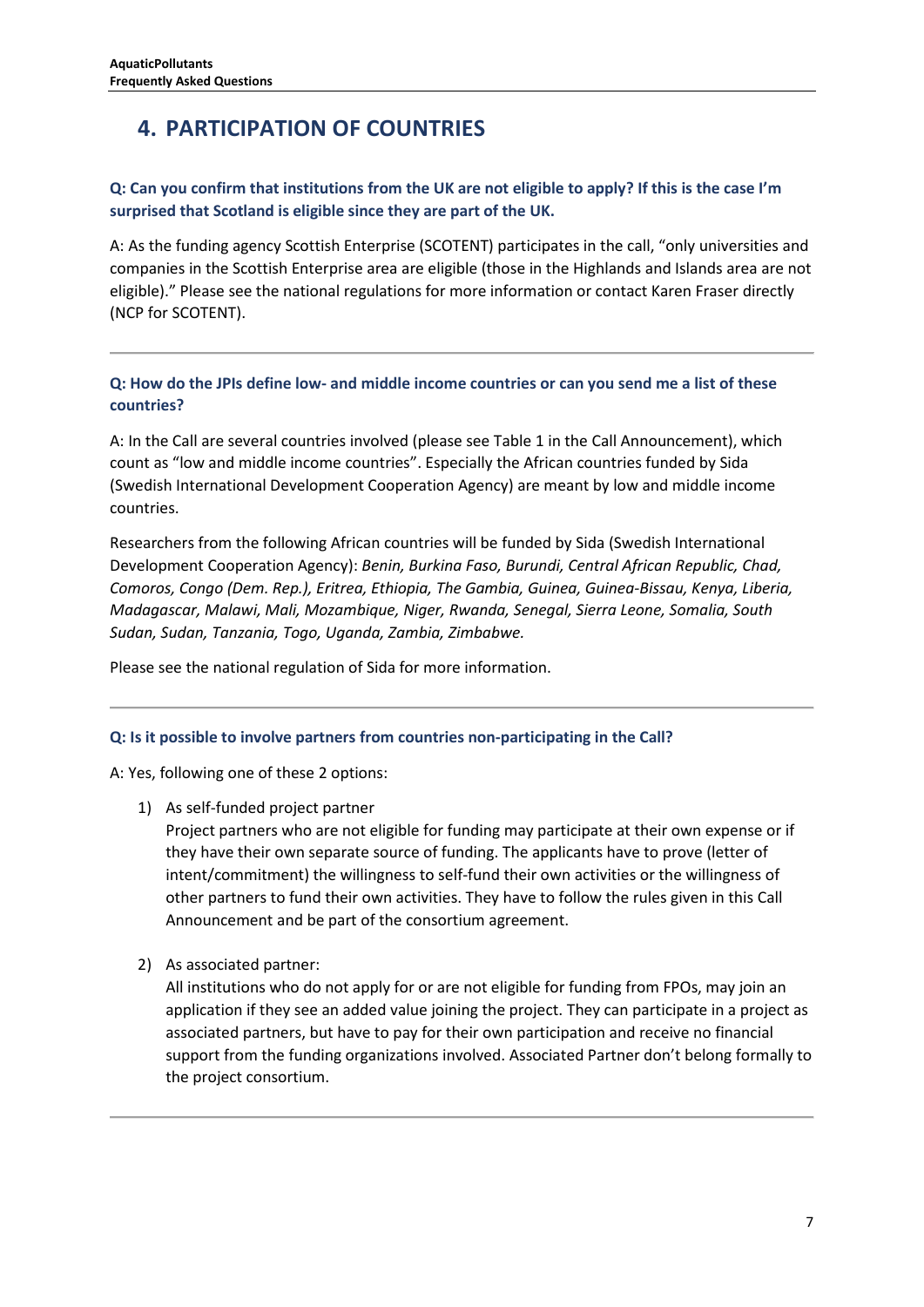# <span id="page-7-0"></span>**5. ELIGIBILITY**

#### **Q: Is an earlier participation of partners /coordinators in JPI-activities a requirement for submitting proposals?**

A: No, this is not part of the eligibility criteria.

#### **Q: If one partner is not funded, will it cancel the whole consortium?**

A: Partners not passing the national eligibility check may cause the rejection of the entire proposal without further review. It actually depends on the consortium: does the consortium fulfil the general eligibility criteria after declining of the partner, who will take over the work packages/tasks of the partner, is the aim of the project still achievable.

**Q: Eligibility of UN agency like the Food and Agriculture Organization (FAO) to receive funds and to be part of a consortium**

A: It will depend of the eligibility of the institution versus its location and the Funding Partner Country national regulations. If it is eligible, it will count as a national partner towards the minimum number of eligible partners.

For instance, if the institution is seeded in Zimbabwe, Sida will be able to fund FAO and other institutions in Zimbabwe. - the national regulations should then apply.

If the institution is participating to the project on their own funds as a self-funded partner, it will not count in the minimum number of partners required.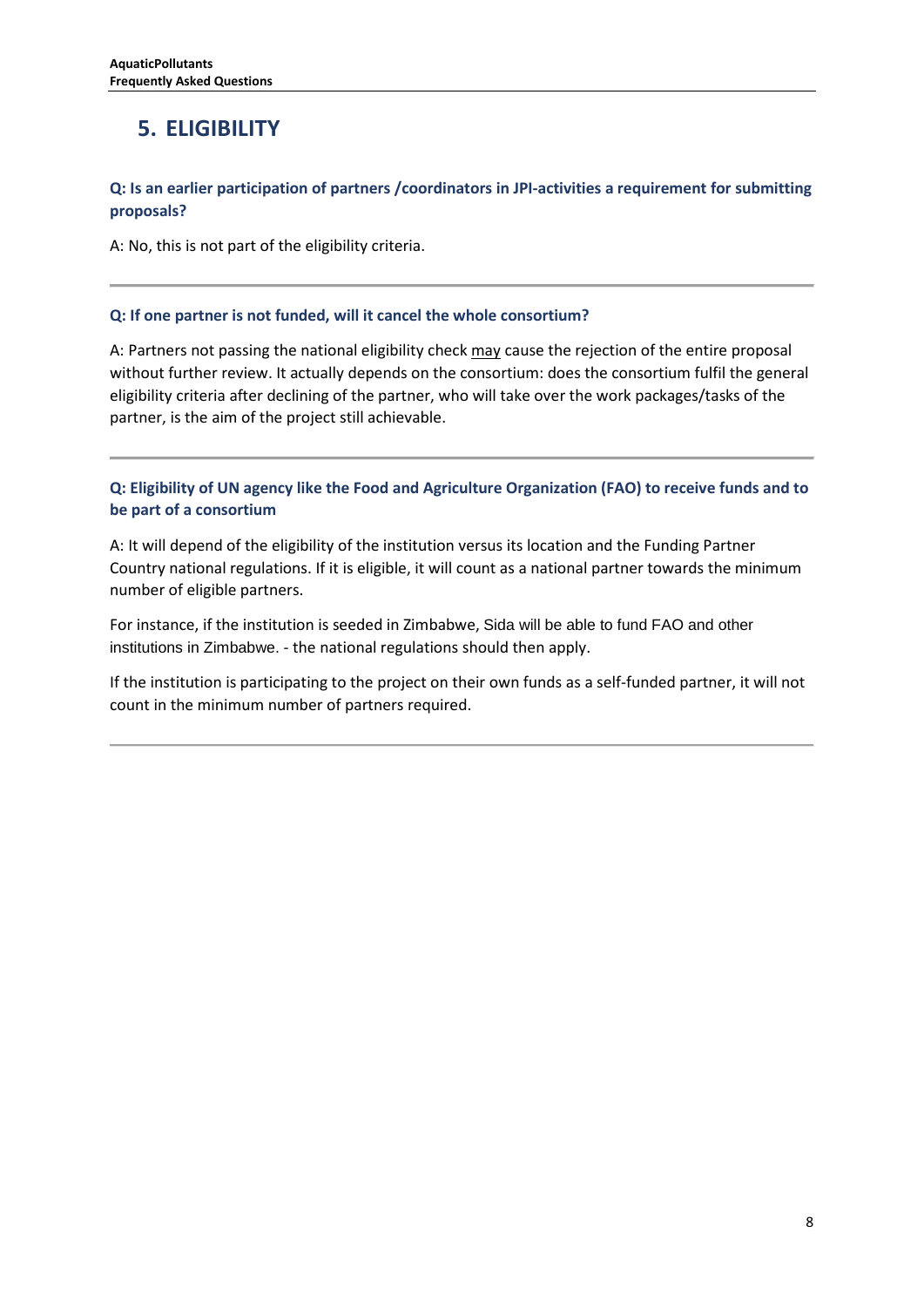### <span id="page-8-0"></span>**6. SUBMISSION TOOL**

#### **Q: Is there any information or guidelines for the applicants about the length (max and required) and structure of the research plan?**

A: Th[e Guidelines for pre-proposal submission](https://aquaticpollutants.ptj.de/call1?genericModule=callDocuments&action=download&id=237) is available on the Submission Platform and explains the structure of the research plan and the max. characters of each section.

#### **Q: a) Can you clarify what project partners (apart from the Coordinator) can do in the submission tool. Are they able to see the details of the proposal? b) Can they edit?**

A: a) Partners do not see all the different submission steps available in the coordinator profile. This is because only the coordinator can enter all relevant parts of the pre-proposal – except the personal data from the partner, which can be filled in by both the partner and the coordinator. However, partners can always download the factsheet in the partner login. There are two versions: version 1 is the "Work version". This file contains all the information which has been entered and saved by the coordinator so far. Once the coordinator submits a pre-proposal, there will be a second version of the factsheet ("Final version"). This final version is produced once the coordinator presses the "Submit" button, but he/she can edit the final version by pressing the submit button again any time until closing date. b) Partner can only edit their personal data. This data may also be filled in by the coordinator, but of course that's rather the duty of the partner. It is nevertheless obligatory that also partners have to register for three reasons: a) to agree that they are part of the consortium, b) upload of their CV and c) agree with the privacy data policy and GDPR.

#### **Q: Who inputs the financial data – each partner does their own?**

A: The coordinator has to do this for all partners (but the partner can check via the factsheet).

#### **Q: At point 21, there are declarations which have to be made – does each project partner have to do this or just the Coordinator?**

A: That is only at the coordinators view, so only he/she has to do it. The partners only declare conformity with privacy data policy and GDPR.

**Q: Is there a min- max limit of team-members in the coordinator and partner profile? In the submission platform there are six lines - 1 for coordinator and 5 for researchers - and all of the lines are compulsory?**

A: The coordinator can add up to 5 team members (not including the coordinator). This is optionally, not compulsory.

#### **Q: How to find international consortium partners?**

A: Please use the partnering tool on th[e Submission Platform,](https://aquaticpollutants.ptj.de/call1/partnering) you can enter your profile or search for partners. <https://aquaticpollutants.ptj.de/call1/partnering>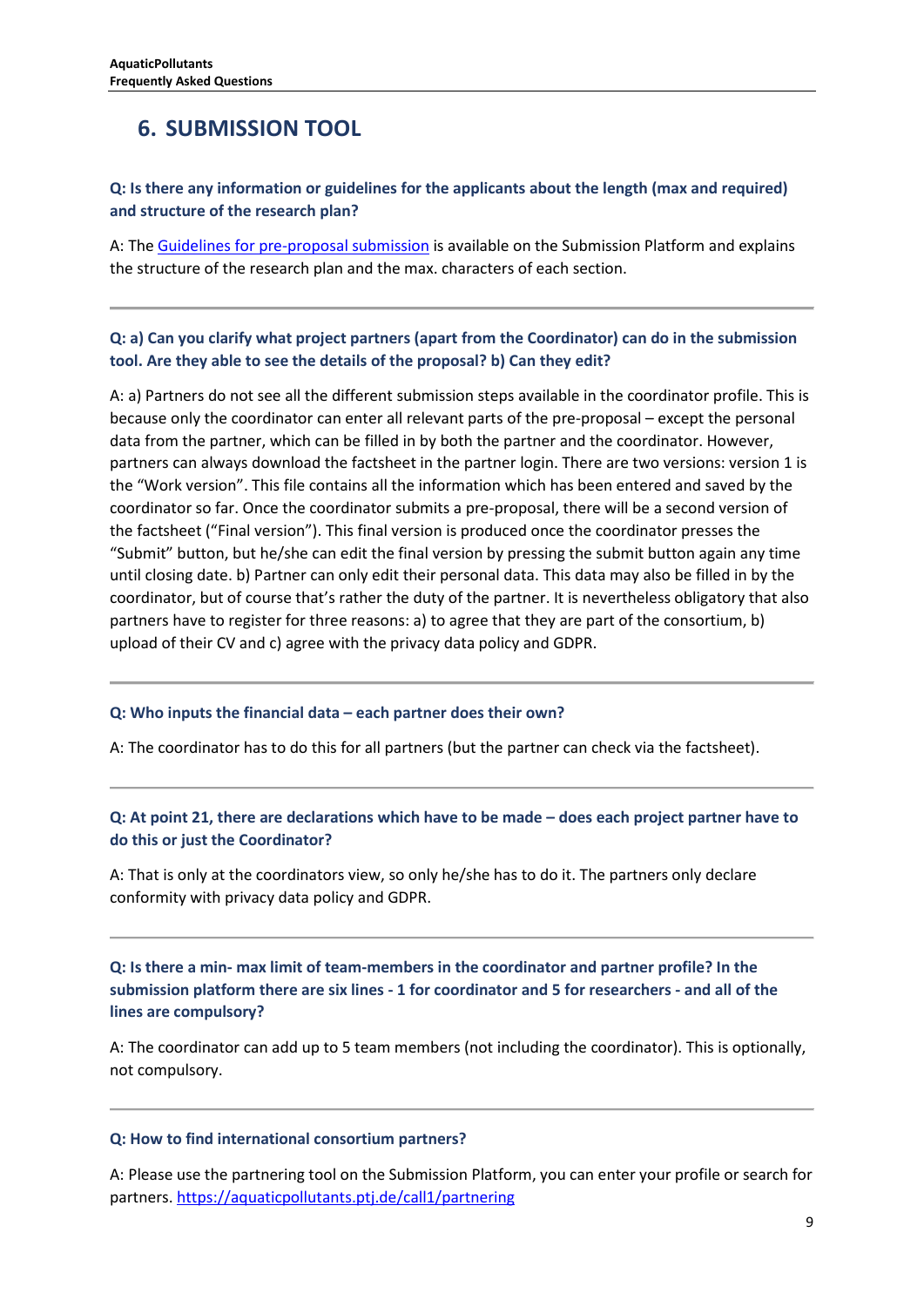#### **Q: Is there any template for the CV?**

A: No, there is no template. However, within the submission tool, at the position where you upload your CV, you can find some information, on what should be included in the CV:

"Please upload your curriculum vitae (max. 1 page and max. 2 MB, PDF file format), including a brief description of your field of specialisation, the size and profile of your working group, and previous experiences."

#### **Q: Is it a group CV or and individual one?**

A: If you refer to the consortium as a "group" it is your individual CV. You consortium partners (either coordinator or further partners) have to upload their CV in their respective profiles.

However, if you refer to "group" as your working group, we would ask you to include in your CV some short description of your working group. The CV can only be one page (max. 2MB), thus, any information of your working group goes into your CV. Please note that you can also add information about your Team members (i.e. your working group) in your profile data in the submission tool.